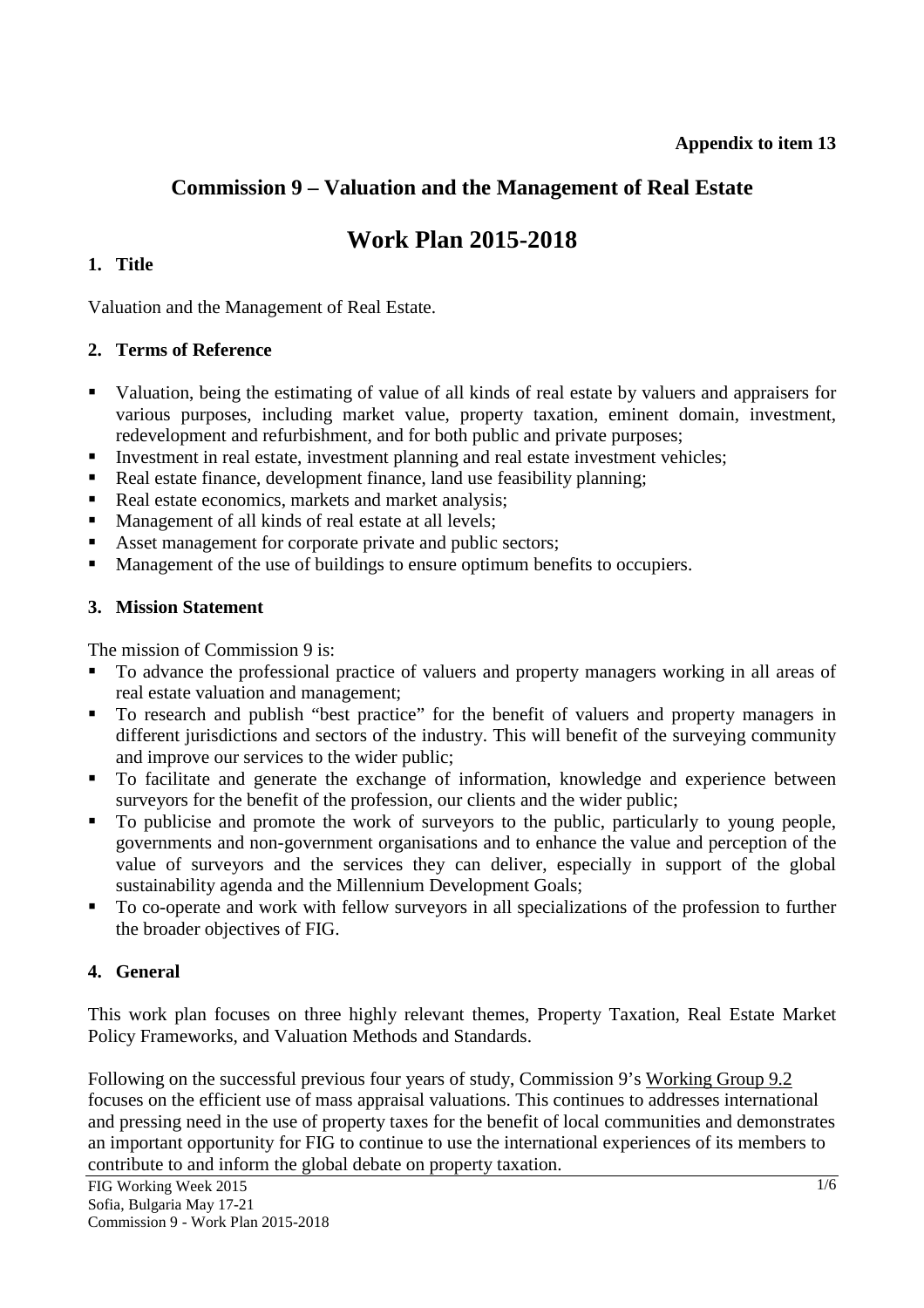Working Group 9.1 will expand the debate surrounding the United Nations published the *Policy Framework for Sustainable Real Estate Markets* booklet. The aim of Working Group 9.1 is to discuss, analyse and expand upon the 10 principles within this text, to allow for greater understanding and applicability in their implementation. This should benefit all interested actors, government organizations, and non-government organizations.

Round Table Discussions 9.3 will identify the commonly used standards in different markets and study the valuation methodologies adopted. Local actors will share and discuss templates and techniques used so that the industry can broaden its base of knowledge, enhancing the ability of practitioners to support their local economies and professional organizations.

All of the Working Groups and Round Tables have the goal of expanding the knowledge bases and skill sets of our professional organizations, their individual members, national governments, nongovernment and international aid organizations, and by extension the global economy.

## **5. Working Groups**

## **Working Group 9.1 – Expanded Policy Framework for Sustainable Real Estate Markets**

#### Policy issues

In 2010, the United Nations published the *Policy Framework for Sustainable Real Estate Markets* booklet. This document provides a short discussion of 10 Principles and related guidance for the development of a country's real estate sector. The aim of Working Group 9.1 is to discuss, analyse and expand upon these 10 principles, to allow for greater understanding and applicability in their implementation. In effect, this Working Group will broaden the discussion surrounding the individual 10 principles to include more specific details, as well as outline possible economic and social impacts. This should benefit all interested actors, government organizations, and nongovernment organizations as it relates to regulating, improving or developing a sustainable national real estate market.

An efficient, transparent, inclusive, just and economically integrated private real estate market is typically the second largest value sector in a nation (after human capital). If it is well functioning, the real estate sector is a core economic engine enhancing the efficient use of other capital and the labour markets. If it is poorly functioning, this creates drag on the growth of an economy and weakens the ability of the labour markets to produce to full potential.

The recent global economic crisis has shown that weak financial and real estate regulatory frameworks surrounding the real estate markets exacerbated the problems and contributed to a longer and more costly recovery process. This expanded analysis of the *Policy Framework for Sustainable Real Estate Markets* is intended to provide more detailed guidance, promoting sound real estate markets both inside and outside the UNECE region.

A more detailed discussion of the *10 Principles* and their role in an efficient, transparent, inclusive, just and economically integrated private real estate market can help the primary actors to more appropriately regulate their real property. This can accelerate the economic recovery, promote longterm sustainable development, create enhanced productivity of labour and other capital, lower risk levels, and enhance international stability.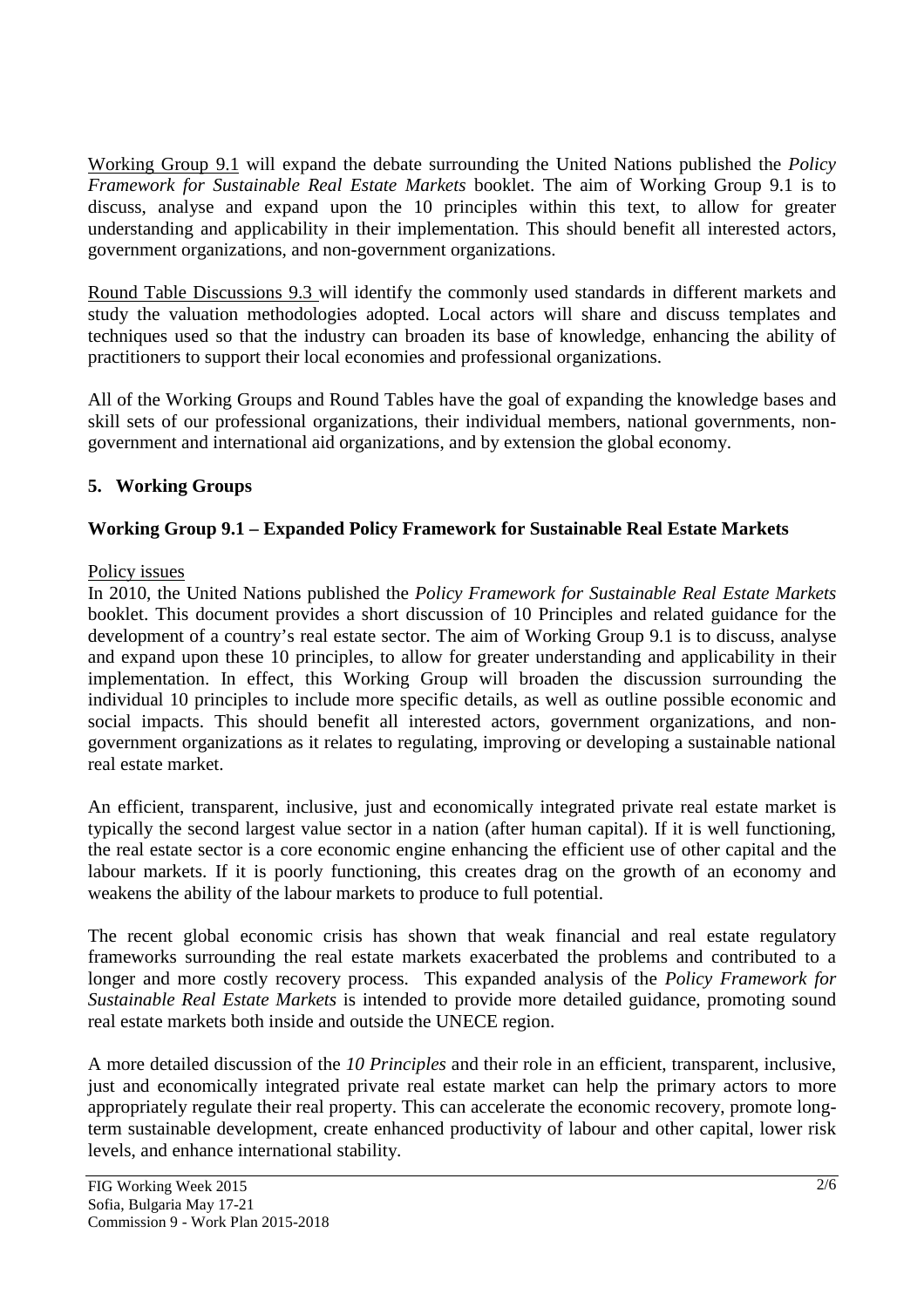Chair: Steven Nystrom, USA, e-mail: nystrom@newstreamcompanies.com

Co-Chair Not yet identified.

Workshops/Seminars:

To be decided**.** 

## Publications:

 An FIG Companion Book to enhance the understanding of the broader issues surrounding the *10 Principles* as discussed in the 2010 United Nations *Policy Framework for Sustainable Real Estate Markets* booklet.

## Timetable:

- 2015 Outline Discussion topics
- <sup>2016</sup> Roundtable discussions regarding Principles 1 to 5
	- o Integrated Legal Framework
	- o Efficient Land Register and Cadastre
	- o Efficiency of Services
	- o Prerequisites for Development of Sound Real Estate Markets
	- o Good Governance
- 2017 Roundtable discussions regarding Principles 6 to 10
	- o Sustainable Financing
	- o Transparency and Advanced Financial Products
	- o Property Valuation
	- o Social Housing
	- o Training and Capacity-Building
- 2018 Presentation of the Companion Book to the FIG and submission to the UN for further comment and study.

#### Beneficiaries:

 Beneficiaries of this research will be central and local governments in established and emerging economies, the public at large, real estate investors, nongovernmental organizations, financial institutions and development banks. All FIG member organisations, UN and other professional international and national organisations, and agencies will also benefit.

## **Working Group 9.2 – Mass Appraisal Systems**

#### Policy issues:

 Property taxation recognises the social and economic value of real estate and provides revenue which (normally) funds public services, for the benefits of the wider community. Valuers contribute to an efficient, effective and socially acceptable property tax in their role as assessors of the tax base. Technical valuation skills support appropriate methodologies, in particular, the use of Computer Assisted Mass Appraisal (CAMA) techniques, as well as ensuring improved access for the public to relevant information, advice and data.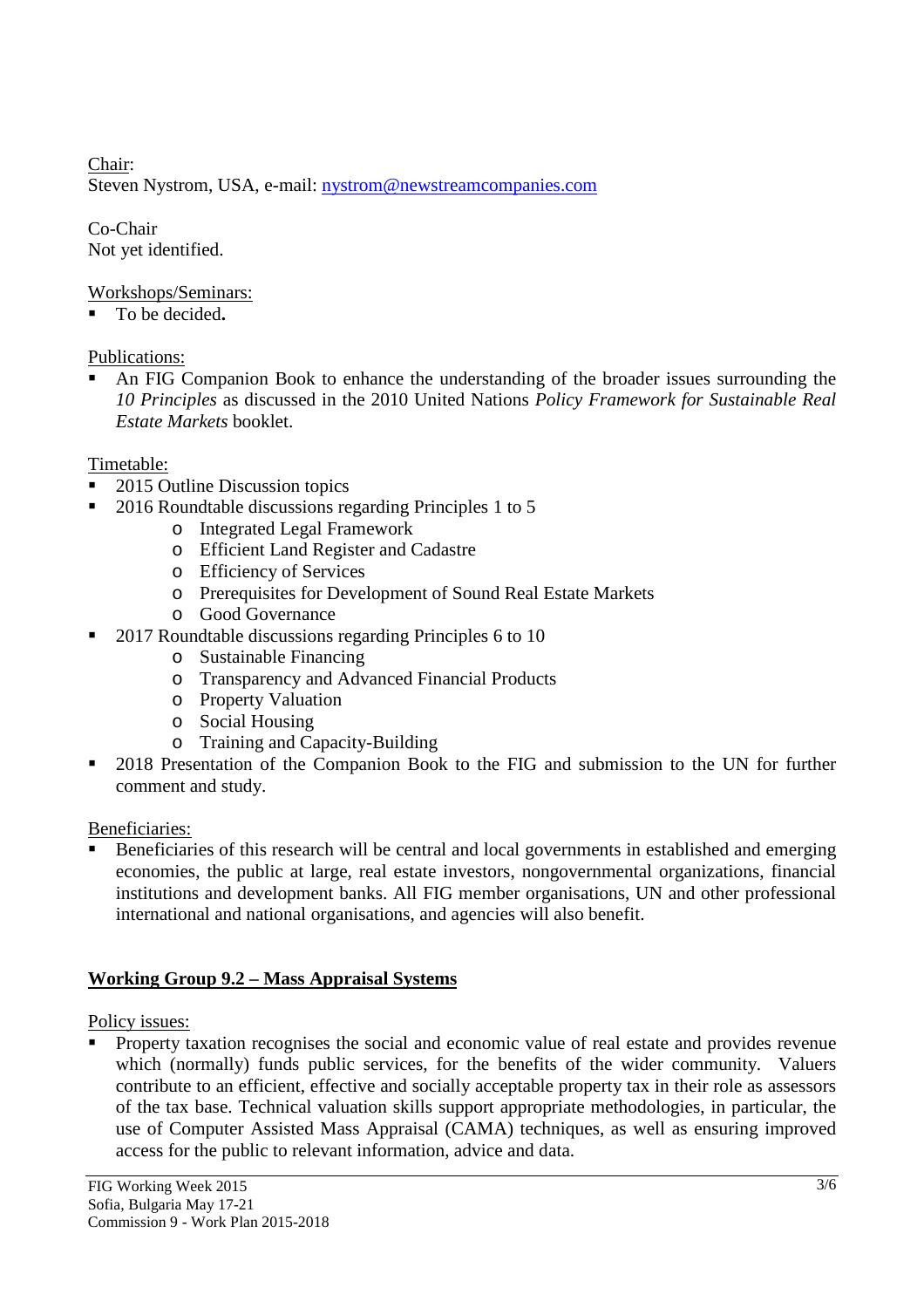- However, the use of mass appraisals involves a degree of technical skill and knowledge which is beyond the understanding of the average taxpayer and which may involve a trade-off between efficiency and 'justice'. This therefore imposes an additional responsibility on the valuation profession to ensure that the highest degrees of equity and 'fairness' are achieved within the limitations of the technology, and that acceptable levels of explanation and reassurance are available to all parties, particularly taxpayers.
- This working group will investigate and publish appropriate guidelines for the development of mass appraisal techniques to support property tax assessments, including the appropriateness original data sources (property characteristics, sales, rents, yields, costs asking prices, or valuations) and of indices to monitor the property market, which will be particularly useful during the current economic climate.
- Case studies will be explored showing where and when implementation was and was not successful so that key elements for a successful system can be identified.

#### Chair

Varnavas Pashoulis, Cyprus, e-mail: var@cytanet.com.cy

Co-Chair: Not yet identified

#### Workshops/Seminars:

Not yet discussed.

#### Publications:

 FIG reports, focusing on guidelines as to how best to develop, manage and implement mass appraisal techniques. Case studies will be used as explanatory examples.

#### Timetable:

Not yet discussed.

#### Beneficiaries:

Increasingly, property tax systems around the world are developing, implementing, and refining mass appraisal techniques to support tax assessments with the overall scope to generate public income to provide public services for the benefit of the community. By doing this, there is a multi benefit effect, due to the fact that these assessments can also be used as the basis to support single property valuations by private or public bodies for advisory purposes, for Capital Gains Tax Assessments, for Transfer Fee assessment, for compulsory purchase purposes, as well as to publish property indices in order for the property market to be more transparent and efficient. . Thus, the outcome of this working group will support such initiatives as well as providing local authorities/municipalities, valuation standards organisations and those international organisations with an interest in securing equitable, effective and efficient public services for increasingly sustainable communities. While focusing on the needs of property taxation, this investigation into mass appraisal techniques will also benefit mortgage lenders who use such techniques in their assessment of loans and in monitoring the fluctuations of the property values and where appropriate to take precautionary measures either at booming or recessionary times. Also benefiting will be FIG member organisations, UN and other professional international and national organisations, agencies and governments and local authorities.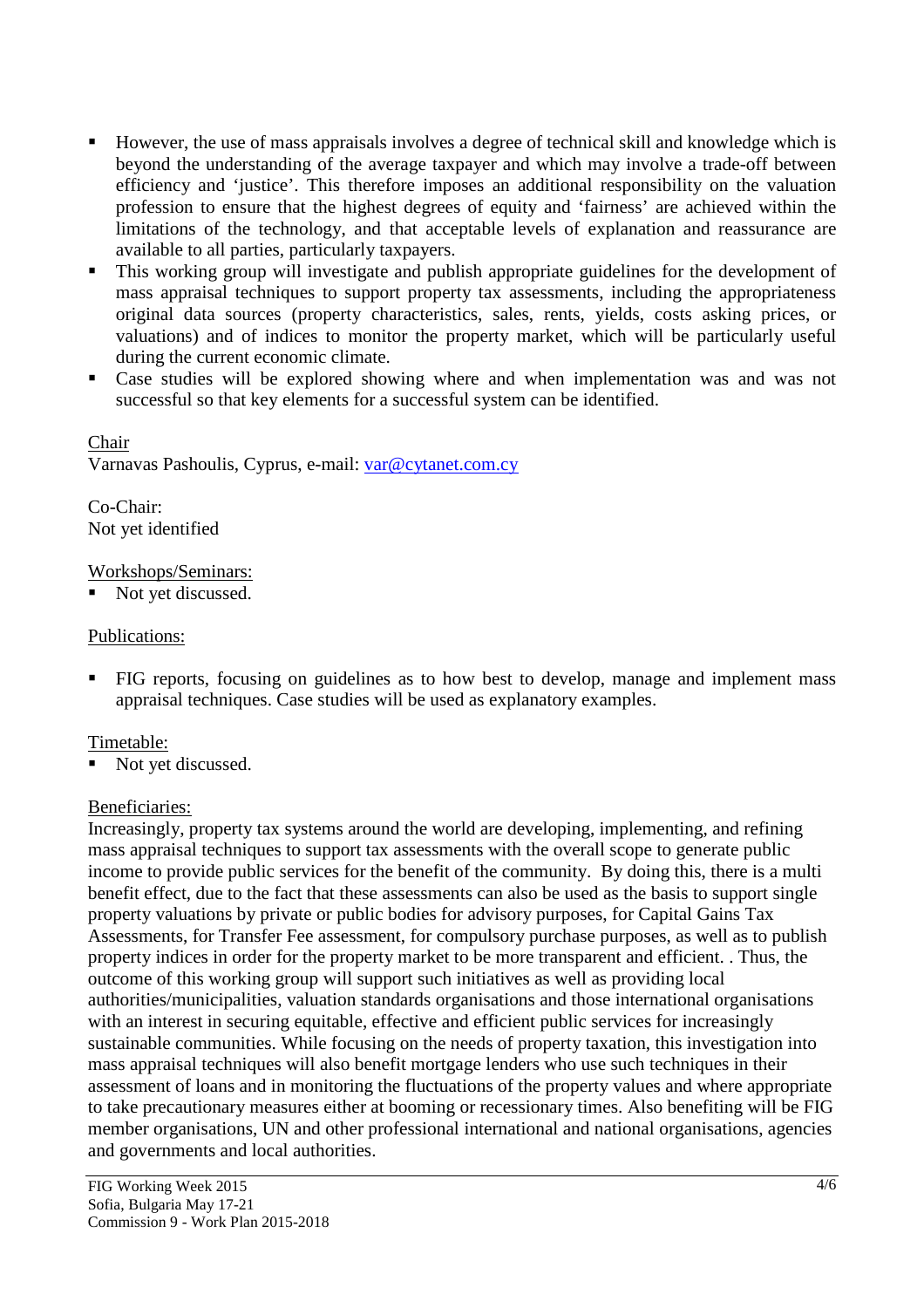#### **Round Table 9.3 – Valuation Methods and Standards Worldwide**

Policy issues:

- Valuers contribute to an efficient, effective, transparent and healthy national economy in their risk analysis role in the real estate industry. Various countries and organizations educate their valuers differently, and regulations for analysis vary across national and financial boundaries. Differing scale of properties as well as differing property types such as retail, office, hospitality, multi-family, industrial, vacant and residential require very different analysis techniques. As such, there are a very wide range of techniques and expected norms around the world for the analysis of any specific property type.
- There is an abundance of valuation report templates and techniques for the analysis of differing property types. Some are more accurate or efficient than others. However, few valuation professionals have access to more than a handful of these templates, limiting their ability to creatively address a specific appraisal problem. This limits the ability of the industry to improve and weakens the reliability of appraisal results used to make financial decisions. As such, the national economy and the real estate industry are weaker for the lack of broad template and technique sharing.
- These roundtable discussions will bring together real estate professionals (valuers, managers, brokers, state and private ownership organizations) to share templates and techniques used to value and analyse specific property types.

Specific projects

- Identify the commonly used standards in different markets and study the valuation methodologies adopted. Gather local actors to share and discuss templates and techniques.
- Present and discuss the findings at FIG Working Weeks and Congress with information posted on the web-site for member and public reference.

#### Chair:

David Smejkal, Czech Republic, , e-mail: david.smejkal@a-consultplus.cz

Co-Chair Not yet identified.

Workshops/Seminars:

■ To be planned for each annual meeting.

#### Publications:

- Technical papers presented in annual meetings.
- Report on results of work group investigations and reports at Congress 2018.

#### Timetable

- 2015–17: research papers for Technical Sessions.
- 2018: Final Report at FIG Congress.

#### Beneficiaries

 All FIG member organizations, UN, other professional international and national organizations, agencies and governments.